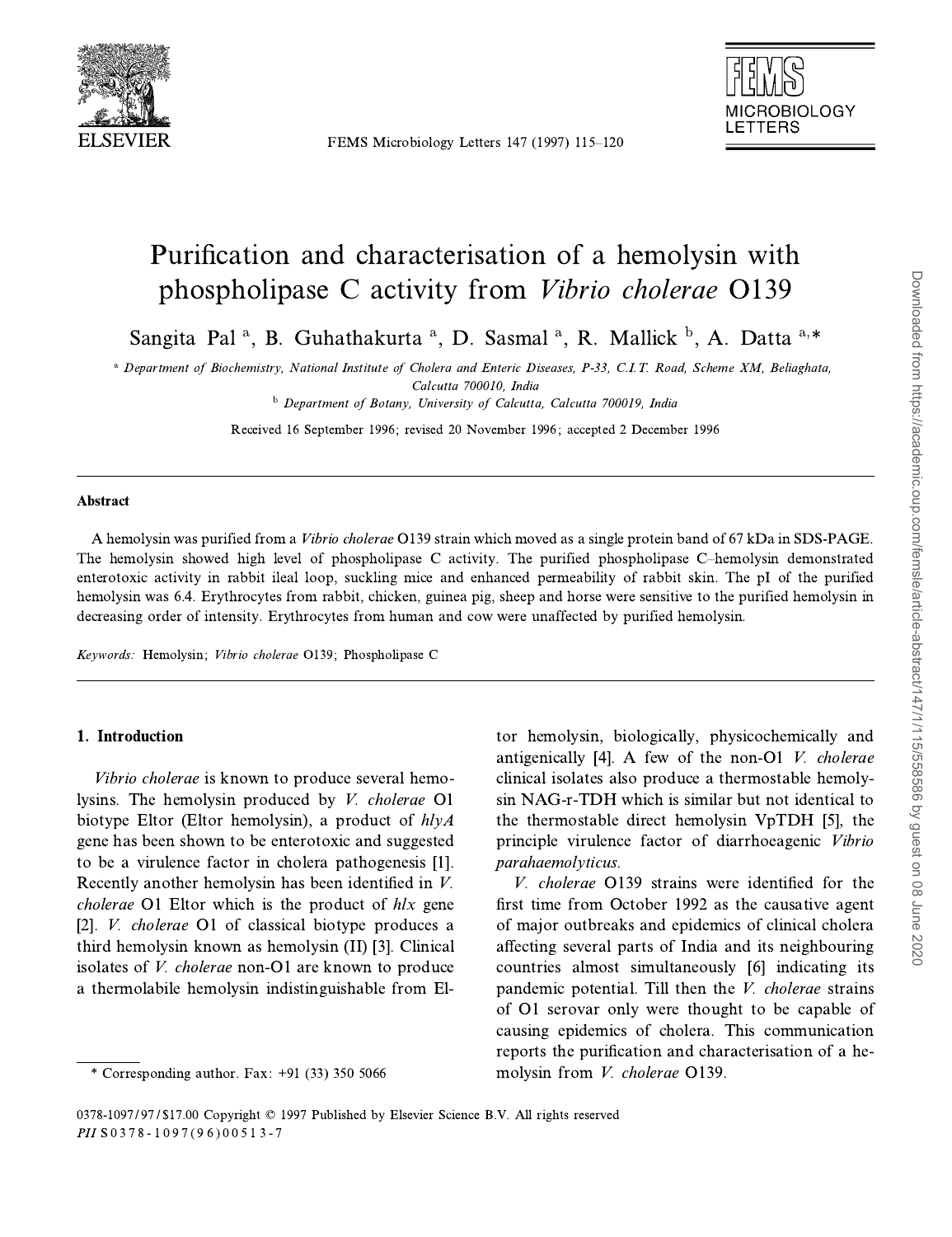## 2. Materials and methods

## 2.1. Strains and growth condition

V. cholerae O139 and V. cholerae O1 biotype Eltor strains isolated from hospitalised patients with acute diarrhoea were included in the study. Bacteria were grown in syncase broth [7] supplemented with  $3\%$  $(v/v)$  glycerol at 37 $\degree$ C for 48 h without shaking.

## 2.2. Purification of hemolysin

Bacteria were grown as stated above. Solid ammonium sulphate was dissolved in the bacterial culture supernatant (390 g/l). The precipitate so formed was dissolved in 50 mM Tris-HCl containing 1 mM EDTA and 3 mM sodium azide pH 8.0 (TEA) followed by dialysis against TEA. The dialysed sample was centrifuged at  $28000 \times g$  and the supernatant was designated as 'crude hemolysin'. The crude hemolysin was fractionated further on BioGel P-100 column, being eluted with TEA. Each fraction was assayed for hemolytic activity and protein concentration spectrophotometrically.

## 2.3. Quantitation of hemolytic activity

Hemolytic activity was assayed following the method as described by Tikoo et al. [8] using 2%  $(v/v)$  rabbit erythrocyte suspension in TEA which on 2-fold dilution with distilled water gave an optical density of 3 at 540 nm. Samples of hemolysin were incubated with equal volume of the standardised erythrocyte suspension for 2 h at 37°C followed by 18 h at 4°C. Hemoglobin released in the supernatant was measured spectrophotometrically at 540 nm. One hemolytic unit (HU) was defined as the amount of hemolysin causing 50% hemolysis of 1 ml of 2% standard erythrocyte suspension.

## 2.4. Determination of isoelectric point

Isoelectric point (pI) of the purified hemolysin was determined by chromatofocusing technique using PBE94 (Pharmacia) as polybuffer exchanger supporting gel, 0.025 M imidazole-HCl (pH 7.4) as start buffer and polybuffer74-HCl (pH 4.0) as eluent.

# 2.5. Rabbit ileal loop test (RIL) and passage of strain in RIL

RIL was performed essentially according to the method of De et al. [9]. Ligated ileal loops of adult rabbits were inoculated with 1 ml each of purified hemolysin and purified cholera toxin (CT, Sigma) with and without rabbit anti-CT antibody (gift from Dr. G.B. Nair, NICED). The result was expressed as volume of accumulated fluid (ml) per cm of loop (V/L ratio) on observing the animal after 18 h.

For passage of the strain in RIL, the bacteria were reisolated from the ligated loop inoculated with a live bacterial culture by draining the fluid, washing the intestinal tissue with sterile saline, incubation of the intestinal tissue in alkaline peptone water for 3– 4 h at 37°C, followed by the usual procedure of isolation and confirmation of the bacteria.

# 2.6. Enterotoxicity test using suckling mouse

Purified hemolysin (0.1 ml) in different concentrations with 2 drops of 0.01% Evans Blue solution were administered orally to  $2-3$ -day-old suckling mice  $(1.9-2.0 \text{ g})$ . Five mice formed a group for each concentration. The degree of fluid accumulation in the intestine was determined after 18 h from the ratio of intestinal weight to the weight of the rest of the body (F/A ratio) [10]. F/A ratio of 0.09 and above was taken to indicate fluid accumulation.

# 2.7. Vascular permeability factor test (PF)

A 10-fold dilution (0.1 ml) of purified hemolysin in TEA was injected intradermally in the depilated back of an adult rabbit at 1 h time intervals for 4 h. The animal was injected with  $2\%$  (v/v) Evans Blue solution (1 ml/kg b. wt.) intravenously 1 h after the last injection. The diameter of bluing was measured [11].

# 2.8. Phospholipase C assay

Phospholipase C activity in the purified hemolysin was quantitated spectrophotometrically using p-nitrophenyl phosphoryl choline (NPPC) as the sub-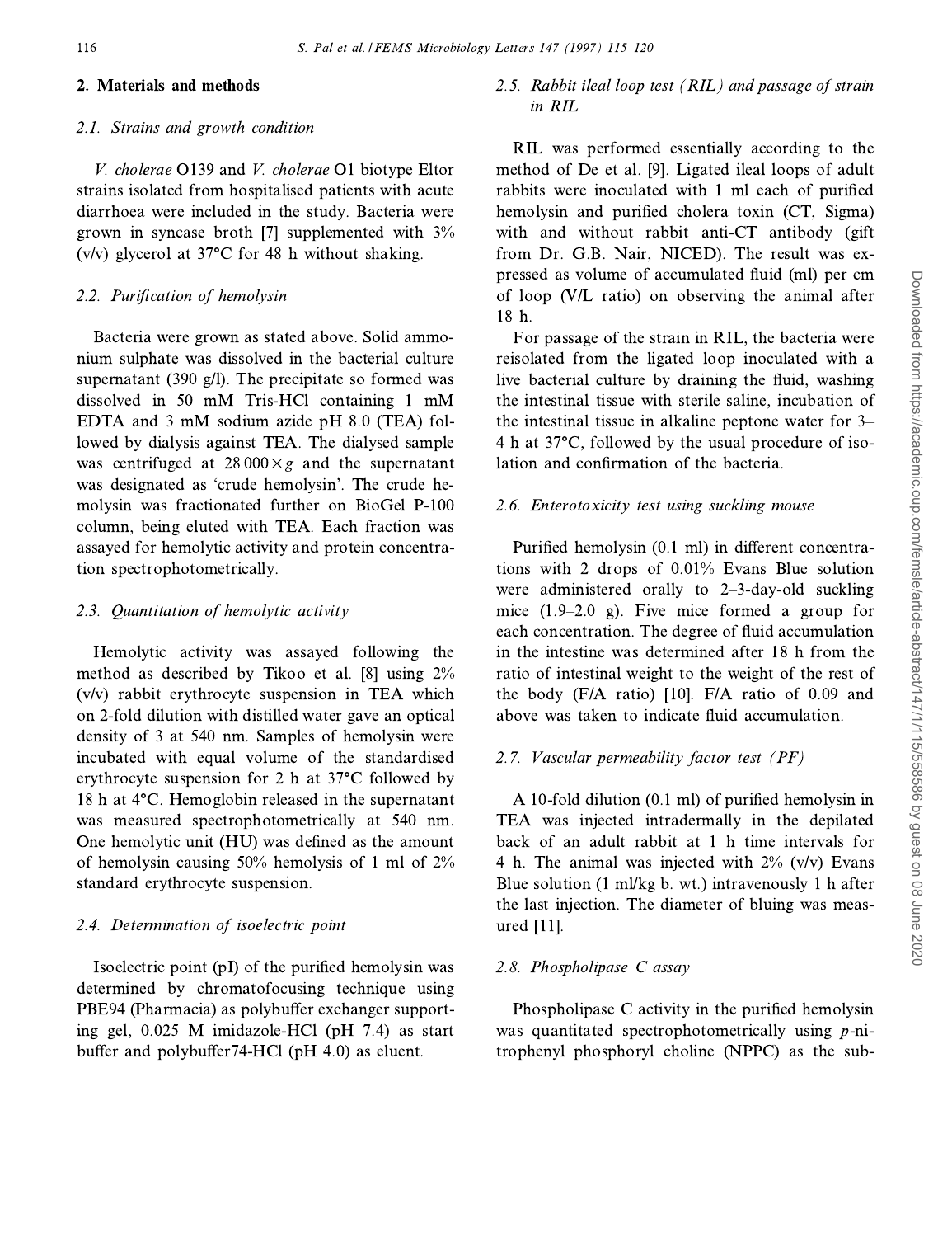

Fig. 1. Elution profile of purified hemolysin from V. cholerae O139 on BioGel P-100 column. Fractions indicated by the bar were pooled as purified hemolysin.  $\odot$ - $\odot$ , OD at 280 nm;  $\bullet$ - $\bullet$ , hemolytic activity.

strate. This substrate yields phosphoryl choline and *p*-nitrophenol, a vellow chromogen which absorbs at 405 nm [12]. Phospholipase C from *Clostridium perfringens* (Sigma) was used as standard. The unit of enzyme activity was calculated by comparing the release of  $p$ -nitrophenol by the sample with that of the standard enzyme of known enzymatic activity.

## 2.9. Kinetics of thermostability

The hemolysins from *V. cholerae* O139 and *V.* cholerae O1 Eltor were heated at 60°C and 70°C in a water bath. The hemolytic activity was assayed at different time intervals.

## 3. Results

Out of sixteen *V. cholerae* O139 strains tested, 13

Table 1 Steps in purification of V. cholerae O139 hemolysin



Fig. 2. SDS-PAGE of purified hemolysin, crude hemolysin and culture supernatant. Lane a: Purified hemolysin after SDS-PAGE immersed in molten blood agar plate. Lane b: Purified hemolysin. Lane c: Crude hemolysin. Lane d: Culture supernatant. Lane e: Molecular mass marker.

strains indicated extracellular hemolysin. On passage of four *V. cholerae* O139 strains in RIL, the hemolysin production by the strains increased considerably (data not shown). Hemolysin was purified from one of the strains of *V. cholerae* O139 which had undergone four serial passages in RIL. Table 1 records the typical data of hemolysin purification. The specific activity increased by 55-fold while recovery was 29%. The purified hemolysin constituted  $1.6\%$  of the total protein in the culture supernatant. Fig. 1 shows the elution pattern of the hemolysin in BioGel P-100 column. Eighteen nanograms of the purified hemolysin contain 1 HU. The purified hemolysin moved as a single protein band of 67 kDa molecular mass in polyacrylamide gel electrophoresis in the presence of sodium dodecyl sulphate (SDS-PAGE) as shown in Fig. 2. The single protein band in SDS-PAGE indicated hemolytic activity when the electrophoresed gel was dipped in blood agar plate (Fig. 2).

The purified hemolysin was capable of inducing fluid accumulation in RIL (Table 2) and hence was

|                     | Volume<br>(ml) | Total protein<br>(mg) | Total hemolytic activity<br>(HU) | Recovery of hemolytic activity<br>(%) | Specific activity<br>$(HU/\mu g$ protein) |
|---------------------|----------------|-----------------------|----------------------------------|---------------------------------------|-------------------------------------------|
| Culture supernatant | 2850           | 312                   | $2.8 \times 10^{5}$              | 100                                   | 0.9                                       |
| Crude hemolysin     | 10             | 70.12                 | $1.5 \times 10^{5}$              |                                       | 2.1                                       |
| Purified hemolysin  |                | 1.50                  | $8.3 \times 10^{4}$              | 29                                    | 55.3                                      |
|                     |                |                       |                                  |                                       |                                           |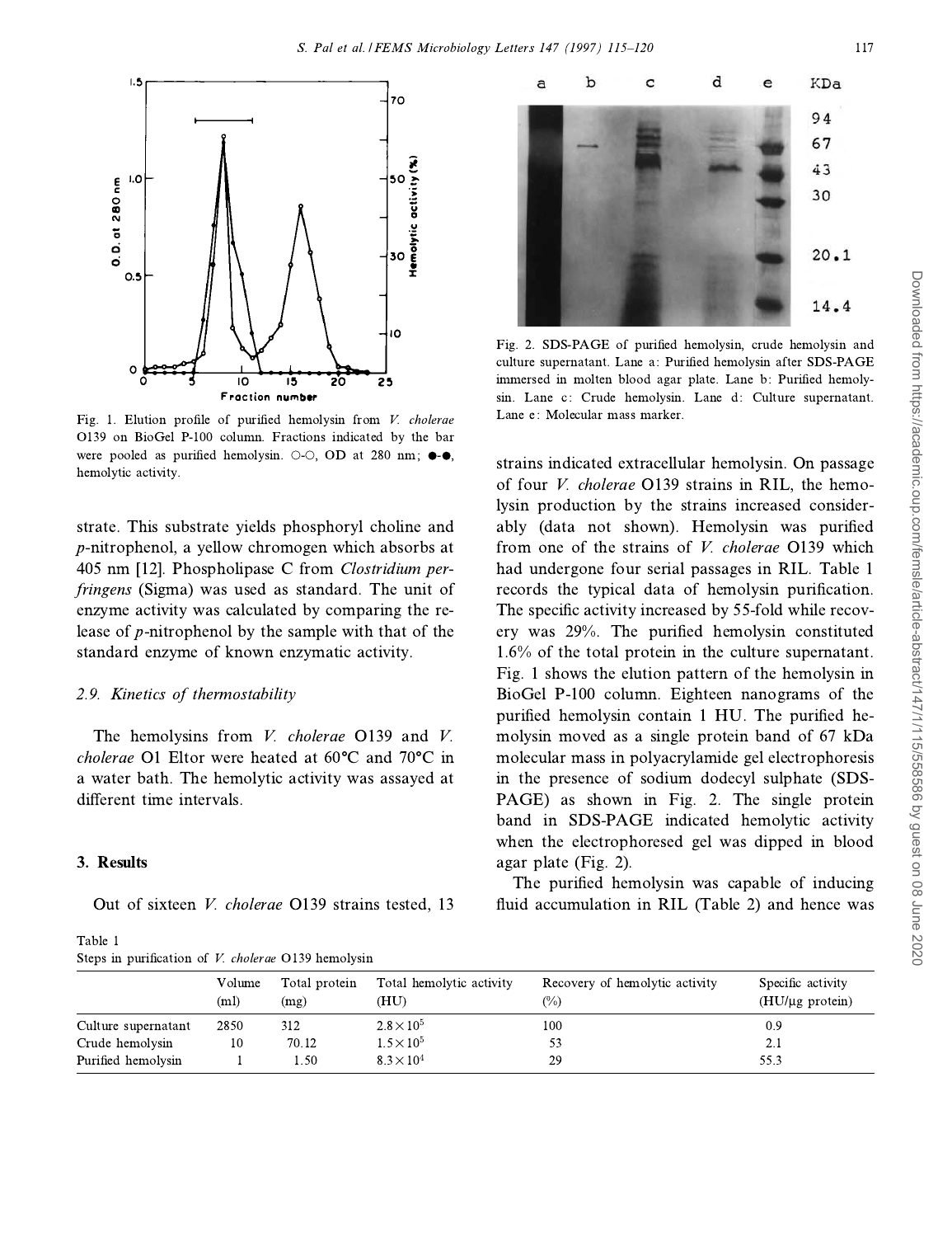

Fig. 3. Time course of the reaction in the rabbit vascular permeability factor (PF) test of purified V. cholerae O139 hemolysin. Amount of toxin administered:  $\circ$ - $\circ$ , 0.5  $\mu$ g;  $\bullet$ - $\bullet$ , 5  $\mu$ g;  $\Box$ - $\Box$ , 10 µg of purified hemolysin.  $\blacksquare$  indicates bluing with necrosis in the centre of injection site. Results were taken 1 h after Evans blue injection.

enterotoxic. The enterotoxicity of the purified hemolysin was not affected by presence of anti-CT antibody in the ligated loop indicating absence of CT as contaminant in the purified hemolysin. The enterotoxicity of the purified hemolysin was also indicated by fluid accumulation in infant mice intestine (Table 3) and increased vascular permeability in rabbit skin (Fig. 3) on peroral and intradermal administration of the purified hemolysin, respectively. The increased vascular permeability was best observed within 3-4 h after hemolysin injection.

The purified hemolysin of *V. cholerae* O139 dem-

Table 2 RIL with purified hemolysin, cholera toxin (CT) and antibody to CT (anti-CT)

| $V/L^a$ ratio (mean $\pm$ SD) <sup>b</sup> |
|--------------------------------------------|
| $1.0 \pm 0.15$                             |
| $1.0 \pm 0.12$                             |
| 0.0                                        |
| $1.0 \pm 0.16$                             |
|                                            |

<sup>a</sup>Volume of fluid (ml) accumulated per unit length (cm) of rabbit gut (V/L ratio).

 $b$ Each result is the mean  $\pm$  SD of 5 individual experiments.



Fig. 4. Effect of temperature on hemolytic activity of  $V$ . cholerae O139 ( $\odot$ . $\bullet$ ) and *V. cholerae* O1 Eltor ( $\triangle$ ,  $\blacktriangle$ ) strains. Open symbols represent 60°C and closed symbols represent 70°C.

onstrated a high level of phospholipase C enzymatic activity (140 enzyme unit/mg protein).

Fig. 4 indicates that the hemolysin of V. cholerae O1 Eltor strain was more sensitive to heat inactivation than that of V. cholerae O139. The V. cholerae O139 hemolysin and the Eltor hemolysin lost their hemolytic activity completely by heating at 70°C for 60 and 10 min, respectively.

The pI of the hemolysin of *V. cholerae* O139 was found to be 6.4.

The purified hemolysin lysed erythrocytes from rabbit, chicken, guinea pig, sheep and horse in decreasing order of intensity. Erythrocytes from human and cow were unaffected by the purified hemolysin.

Table 3

Fluid accumulation in suckling mouse with purified hemolysin from V. cholerae O139

| Amount of hemolysin injected orally | $F/A$ ratio |  |  |  |  |
|-------------------------------------|-------------|--|--|--|--|
| (µg protein/mouse)                  |             |  |  |  |  |
| 125                                 | 0.10        |  |  |  |  |
| 100                                 | 0.09        |  |  |  |  |
| 75                                  | 0.08        |  |  |  |  |
| 50                                  | 0.08        |  |  |  |  |
|                                     |             |  |  |  |  |

Weight of intestine  $F/A$  ratio  $=$ 

Weight of rest of the body

F/A ratio of mice fed 0.1 ml of 0.15 M phosphate-buffered saline,  $pH$  7.4 = 0.018.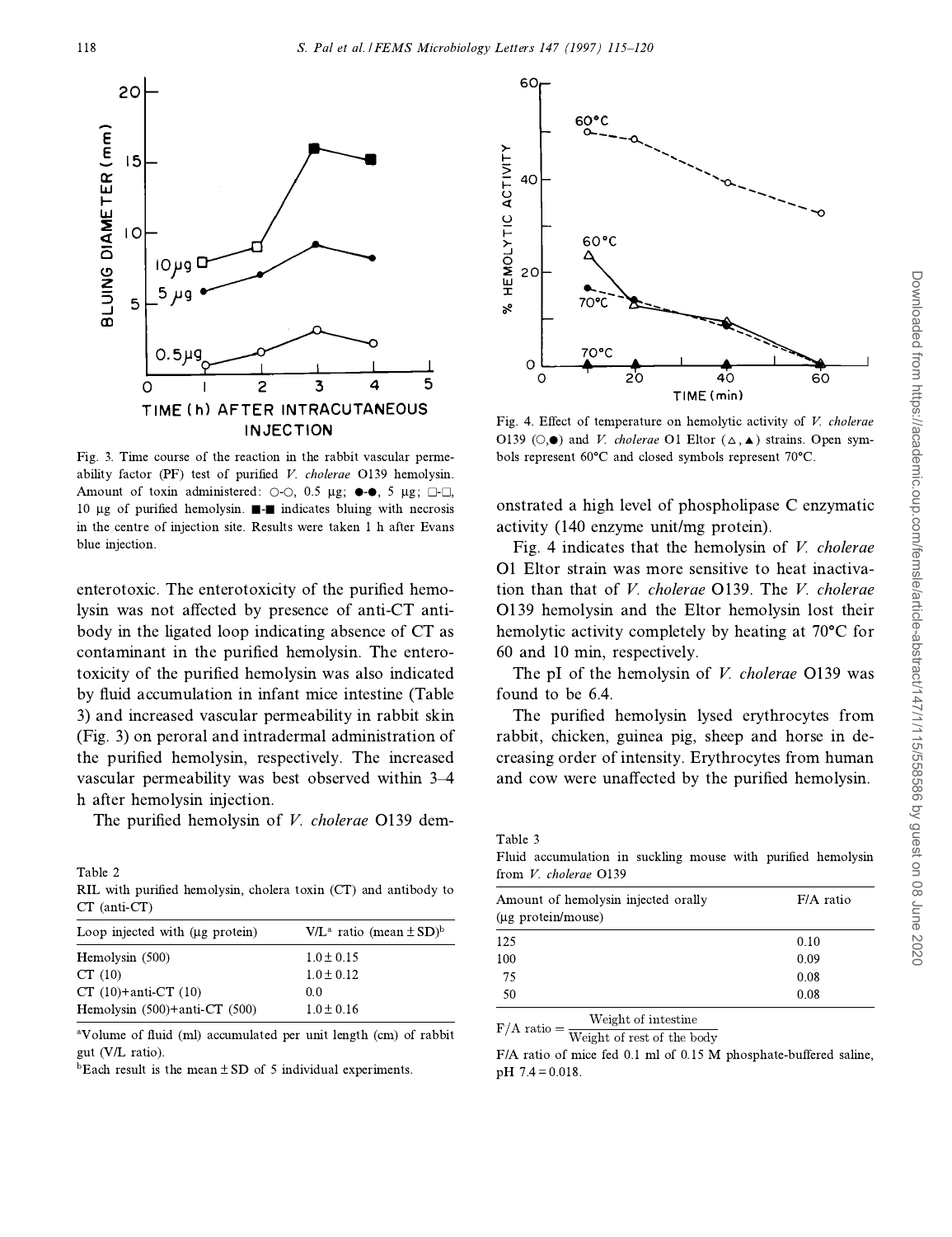#### 4. Discussion

This paper describes the purification of a hemolysin with phospholipase C activity from a recent epidemic strain of *V. cholerae* O139. The purified phospholipase C-hemolysin has been shown to be capable of inducing fluid secretion in rabbit as well as in mouse intestine and enhancing skin permeability in rabbit. The thermolabile Eltor hemolysin and V. cholerae non-O1 hemolysin have earlier been shown to be similarly enterotoxic [4] but their association with phospholipase C enzyme activity was not indicated. Although lecithinase production by *V. cholerae* O1 had been reported earlier [13], the enzyme had not been suggested to be related to either hemolytic or virulence related activity of the organism. However, it was reported earlier that on serial passage in RIL, phospholipase C activity increased concomitantly with the virulence of V. cholerae O1 strains [14]. Phospholipase C is known to affect host cell surface characteristics leading to altered membrane permeability [15].

The purified phospholipase C-hemolysin of  $V$ . *cholerae* O139 was unable to lyse human erythrocytes. Because in the disease cholera the organism is restricted to the lumen of the gut, intestinal epithe lium remaining intact, it is of no consequence that the human erythrocytes are not hemolysed by the enterotoxic purified O139 hemolysin. Hemolysin II secreted by classical biotype of V. cholerae O1 and the *hlx* gene-linked hemolysin of classical and Eltor biotypes of *V. cholerae* O1 are similarly unable to lyse human erythrocytes [2]. The  $hly$  A gene product (Eltor hemolysin) and the antigenically identical hemolysin of clinical isolates of V. cholerae non-O1, non-O139, however, are known to lyse human erythocytes readily. The purified V. cholerae O139 hemolysin also differed from the Eltor hemolysin in pI and its thermostability kinetics. Erythrocyte susceptibility spectrum has been the basis for differentiation of multiple hemolysins excreted by a single organism such as E. coli [16]. The differential sensitivity of erythrocytes from various sources to the purified hemolysin from *V. cholerae* O139 in all probability is based on the general mechanism of action of cytolytic toxins, studied in details in a number of bacteria, involving rearrangement of membrane structure upon binding of the toxin to a specific receptor molecule on the membrane bilayer, followed by triggering of complex biochemical and physical events leading to destruction of the osmotic barrier [17]. This is to our knowledge the first indication that phospholipase C may have some involvement in cholera pathogenesis and further investigation is needed to confirm and clarify its role, if any, in the disease.

## Acknowledgments

We gratefully acknowledge the technical assistance of Messrs. S.R. Choudhury, C.R. Paul and B.K. Pal.

## **References**

- [1] Honda, T. and Finkelstein, R.A. (1979) Purification and characterization of a hemolysin produced by Vibrio cholerae biotype ElTor: another toxic substance produced by cholera vibrios. Infect. Immun. 26, 1020-1027.
- [2] Nagamune, K., Yamamoto, K. and Honda, T. (1995) Cloning and sequencing of a novel hemolysin gene of Vibrio cholerae. FEMS Microbiol. Lett. 128, 265-269.
- [3] Richardson, K., Michalski, J. and Kaper, J.B. (1986) Hemolysin production and cloning of two hemolysin determinants from classical Vibrio cholerae. Infect. Immun. 54, 415-420.
- [4] Yamamoto, K., Ichinose, Y., Nakasone, N., Tanabe, M., Nagahama, M., Sakurai, J. and Iwanaga, M. (1986) Identity of hemolysins produced by Vibrio cholerae non-O1 and V. cholerae O1, biotype ElTor. Infect. Immun. 51, 927-931.
- [5] Yoh, M., Honda, T. and Miwatani, T. (1986) Purification and partial characterisation of a non-O1 Vibrio cholerae hemolysin that cross reacts with thermostable direct hemolysin of Vibrio parahaemolyticus. Infect. Immun. 52, 319-322.
- [6] Bhattacharya, M.K., Bhattacharya, S.K., Garg, S., Saha, P.K., Dutta, D., Nair, G.B., Deb, B.C. and Das, K.P. (1993) Outbreak of V. cholerae non-O1 in India and Bangladesh. Lancet 341, 1346-1347.
- [7] Finkelstein, R.A., Atthasampunna, P., Chulasamaya, M. and Charunmethee, P. (1966) Pathogenesis of experimental cholera: biologic activities of purified procholeragen A. J. Immunol. 96, 404-419.
- [8] Tikoo, A., Singh, D.V. and Sanyal, S.C. (1994) Influence of animal passage on hemolysin and enterotoxin production in Vibrio cholerae O1 biotype ElTor strains. J. Med. Microbiol. 40, 246-251.
- [9] De, S.N. and Chatterjee, D.N. (1953) An experimental study of the mechanism of action of *Vibrio cholerae* on the intestinal mucous membranes. J. Pathol. Bacteriol. 66, 559-562.
- [10] Arita, M., Takeda, T., Honda, T. and Miwatani, T. (1986) Purification and characterisation of Vibrio cholerae non-O1 heat-stable enterotoxin. Infect. Immun. 52, 45-49.
- [11] Yamamoto, K., Takeda, Y., Miwatani, J. and Craig, J.P.